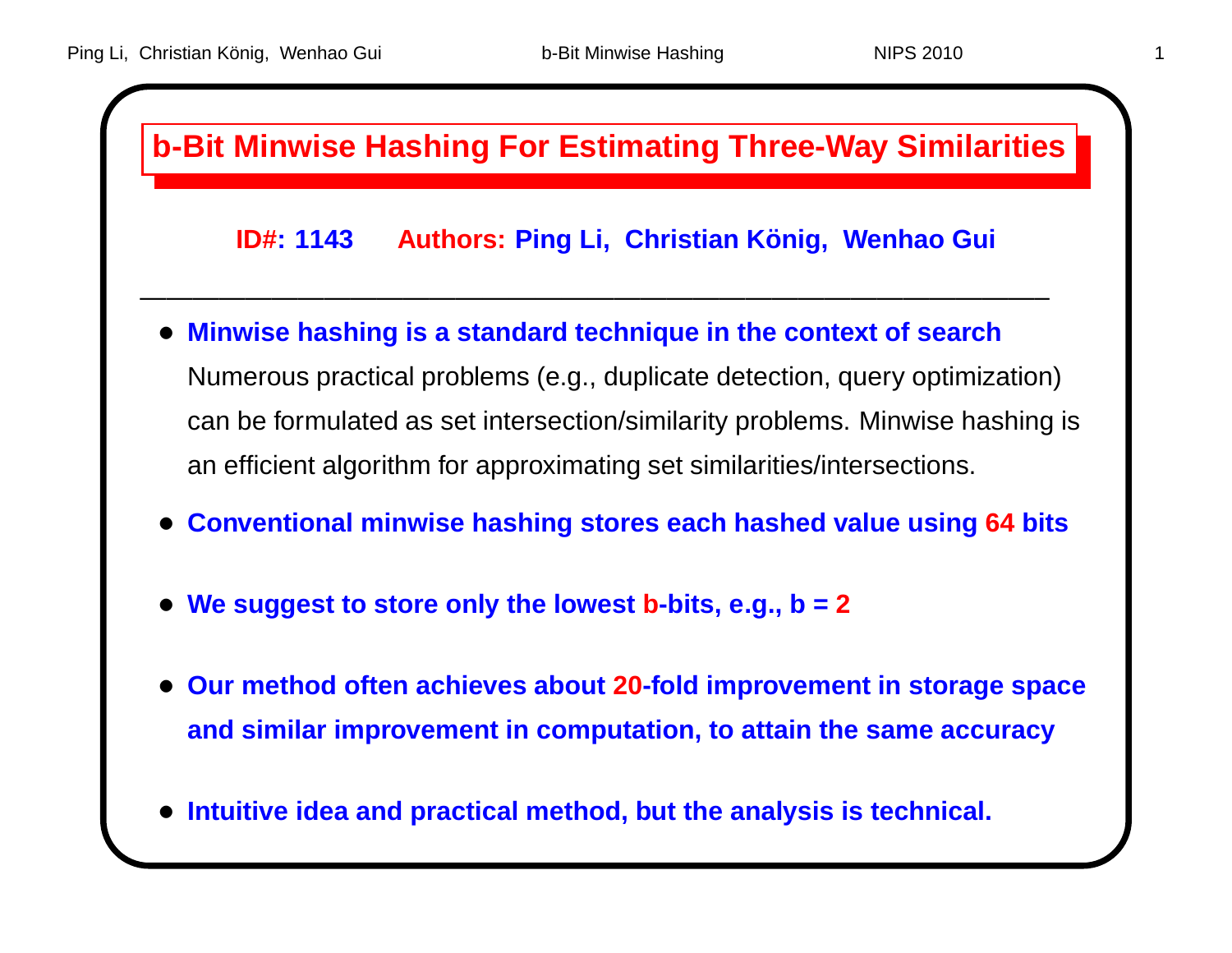### **Shingling, Resemblance, Minwise Hashing**

**Shingling**: A document (Web page) can be represented by <sup>a</sup> set of <sup>w</sup>-shingles  $(w$  contiguous words,  $w\geq 5$ ). The set space is often assumed to be  $|\Omega| = 2^{64}$ .

Document similarity <sup>⇒</sup> Set intersection in ultra-high dimensions.

 $\textsf{Resemblance}$   $(R)$ :  $\left | R = \frac{|S_1 \cap S_2|}{|S_2 + |S_2|} \right |$  $|S_1 \cup S_2|$  $S_1, S_2 \in \Omega = \{0, 1, ..., 2^{64} - 1\}.$ S 1 S 2  $S_1 \cap S_2$ **Minwise Hashing**: Apply a random permutation  $\boxed{\pi:\Omega\longrightarrow\Omega}$  on  $S_1,S_2.$ Then, the two minimums are equal with a probability  $R_{\cdot}$ 

$$
\mathbf{Pr}(\min(\pi(S_1)) = \min(\pi(S_2))) = \frac{|S_1 \cap S_2|}{|S_1 \cup S_2|} = R.
$$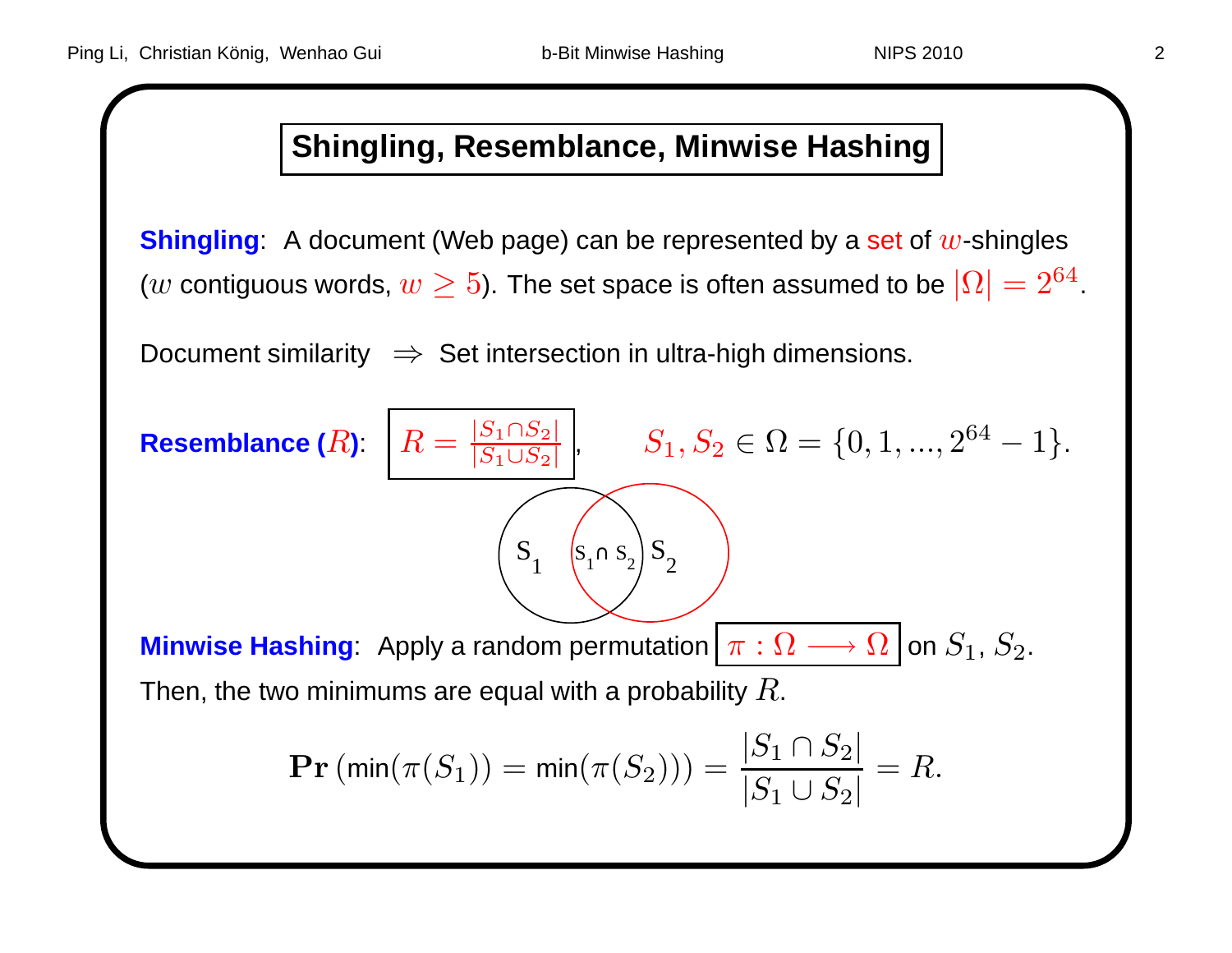## **b-Bit Minwise Hashing (WWW'10)**

Define: 
$$
z_1 = \min(\pi(S_1)), z_2 = \min(\pi(S_2)).
$$
 i.e.,  $Pr(z_1 = z_2) = R$ 

**Theorem**:

$$
\mathbf{Pr}\left(\text{Lowest } \mathbf{b} \text{ bits of } z_1 = \text{Lowest } \mathbf{b} \text{ bits of } z_2\right) = C_{1,b} + \left(1 - C_{2,b}\right)R
$$

$$
C_{1,b} = A_{1,b} \frac{|S_2|}{|S_1| + |S_2|} + A_{2,b} \frac{|S_1|}{|S_1| + |S_2|}, \quad C_{2,b} = A_{1,b} \frac{|S_1|}{|S_1| + |S_2|} + A_{2,b} \frac{|S_2|}{|S_1| + |S_2|}.
$$
  

$$
A_{1,b} = fun(|S_1|, b) \text{ and } A_{2,b} = fun(|S_2|, b) \text{ are pre-computed.}
$$

#### **Consequence**:

- 1. Most favorable case: using  $b=1$  achieves 64-fold improvement in storage.
- 2. Least favorable case: using  $b=1$  achieves 21.3-fold improvement in storage if resemblance  $R\geq 0.5$ , the common threshold used in practice.
- 3. Similar improvements in computation time.